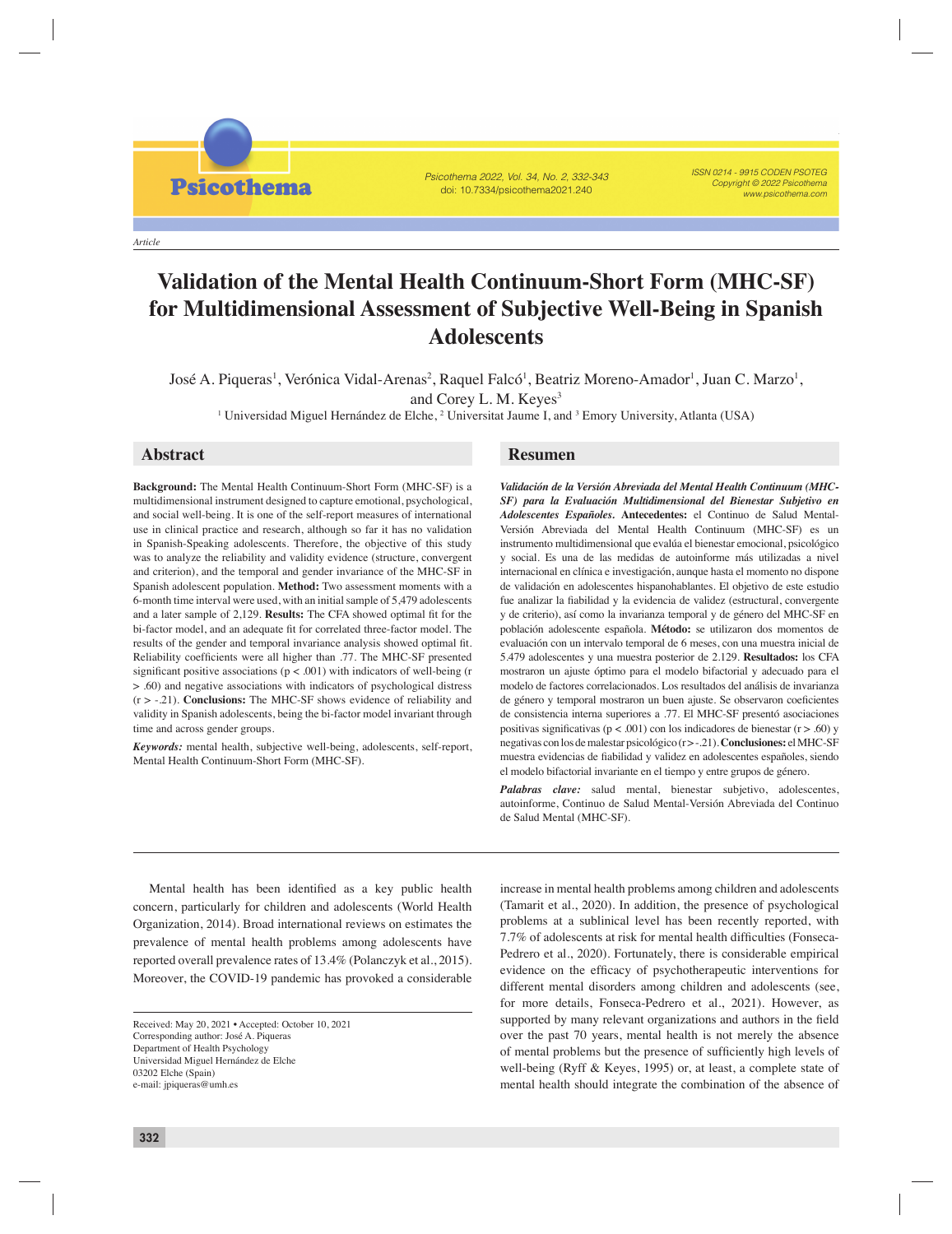mental illness and a strong sense of well-being. Consequently, an entire state of mental health is better defined from a comprehensive dual-factor or Bidimensional Mental Health Model (BMHM; e.g., Greenspoon & Saklofske, 2001).

There are at least two main instruments from this integrative approach that stand out from the others in terms of their impact on science and among professionals, the Warwick-Edinburgh Mental Well-Being Scale (WEMWBS; Tennant et al., 2007) and the instrument specifically derived by Keyes to measure wellbeing comprehensively, the Mental Health Continuum-Long Form (MHC-LF; Keyes, 2002), and Short Form (MHC-SF; Keyes et al., 2008). The MHC-LF consists of 40 items, whereas the short version has 14 items. Both of them present a multidimensional structure, capturing emotional, psychological, and social well-being, and have been supported for use in people over 12 years of age.

According to Keyes' model of mental health and well-being (2002), emotional well-being implies the presence of positive affect or the balance between (positive and negative) feelings experienced in life (hedonic well-being, in terms of subjective happiness, interest in life, and satisfaction with life). Psychological well-being reflects the eudaimonic tradition, which implies positive individual functioning, in terms of self-acceptance, positive relationships with others, personal growth, purpose in life, mastery of the environment, and autonomy. Lastly, social well-being refers to positive social functioning and communitarian life, which implies individuals' perception of the quality of their relationships with others, feeling a part of society and socially accepted, and that one has something to contribute, among others.

The MHC-SF has received international psychometric support for use with adults, youth, and adolescents and is available in more than 38 different languages (i.e., Longo et al., 2020; Santini et al., 2020; Żemojtel-Piotrowska et al., 2018).

Regarding the studies using adolescent samples, at least three have reported support for the full invariance of the three-factor solution across gender and age (Carvalho et al., 2016; Guo et al., 2015; Luijten et al., 2019), and another study has reported the invariance across gender of the bifactor model of MHC-SF (Reinhardt et al., 2020).

Concerning reliability, the MHC-SF has shown excellent internal consistency in adolescents (ages 12-18) in Asian countries (Guo et al., 2015; Lim, 2014), Portuguese children and adolescents (7-16) (Carvalho et al., 2016; Matos et al., 2010), Dutch adolescents (11-18) (Kennes et al., 2020; Luijten et al., 2019), Hungarian adolescents (11-20) (Reinhardt et al., 2020), and U.S. adolescents (12-18) (Keyes, 2006a, 2006b, 2009). In Spain, several studies specifically support its reliability for adolescents: consistency .89 for general well-being, .72 for emotional/hedonistic well-being, and .87 for eudaimonic well-being (.77 for psychological wellbeing and .81 for social well-being) (i.e., Piqueras et al., 2019).

Research comparing the levels of well-being dimensions across gender has also generally shown the absence of gender differences or only minor differences (Joshanloo & Jovanović, 2017; Peña-Contreras et al., 2017; Petrillo et al., 2015). However, research on gender differences in well-being conducted in several countries has not produced conclusive results (Matud et al., 2021).

So far, no studies have supported an in-depth analysis of the psychometric properties of the MHC-SF with a Spanish-speaking adolescent population. Therefore, this study aims to provide psychometric data on the reliability and validity of the MHC-SF in a sample of Spanish adolescents, following the recommendations

of Muñiz and Fonsenca-Pedrero (2019). Specifically, our aims were:  $(1)$  to confirm the structural validity and reliability of the two competing models described in the literature (i.e., threecorrelated factors and the bi-factor structure), (2) to analyze the structural invariance of both models across gender and time, (3) to analyze convergent/criterion validity with different psychological measures, (4) to provide normative data for the MHC-SF among Spanish adolescents. We expected to find support for the two competing models in the study sample (in favor of the three-factor model: Carvalho et al., 2016; Guo et al., 2015; Kennes et al., 2020; Keyes, 2006a, 2006b, 2009; Lim, 2014; Luijten et al., 2019; Matos et al., 2010; and Peña-Contreras et al., 2017; in favor of the bi-factor model: Echeverría et al., 2017; Longo et al., 2020; and Reinhardt et al., 2020), and we also expected to observe structural invariance across gender (Carvalho et al., 2016; Guo et al., 2015; Luijten et al., 2019) and over time. Finally, we expected to find significant and positive relations with convergent measures (i.e., indicators of well-being such as socio-emotional skills and health-related quality of life) and significant and negative associations with criterion measures (i.e., indicators of psychological distress such as general distress and internalizing and externalizing symptoms, and attention deficit hyperactivity).

#### Method

### *Participants*

Adolescents aged from 12 to 18 participated in a longitudinal project. Two waves of data were collected with a six-month interval [T0,  $n = 5,479$  adolescents,  $M_{\text{age}} = 14.18$  years (*SD* = 1.51), 50.7% female; T1,  $n = 2,129$ ,  $M_{\text{age}} = 13.98$  years (*SD* = 1.39), 52.70% female]. Participants completed the MHC-SF and other psychological measures. They were enrolled in Spanish secondary education grades equivalent to U.S. middle and high school from  $7<sup>th</sup>$  (age 12-13) to 12<sup>th</sup> grade (age 17-18).

#### *Instruments*

*Mental Health Continuum-Short Form (MHC-SF; Keyes et al., 2008).* This measure provides self-reported well-being scores, divided into 3 sub-factors: Psychological (6 items) (PWB), Emotional (3 items) (EWB), and Social well-being (5 items) (SWB). Each item has six response options of the frequency of subjective well-being symptoms in the last month, ranging from 1 (*never)* to 6 (*always*). The Spanish version of MHC-SF was adapted to the Spanish language following the guidelines of the International Test Commission (Muñiz et al., 2013), using an iterative-translation method that began with several independent translations. The item translations were then reviewed by a committee of translators with knowledge of the Spanish language and culture and specialists in the field of assessment in children and adolescents, who analyzed the adequacy of the adapted version. Interviews concerning the comprehension of the items were performed to ensure that all items were understood by the adolescents. We also maintained direct contact with Dr. Keyes (one of the creators of MHC-SF) and Dr. Olivos-Jara (responsible for the translation and adaptation of MHC-SF for adults in Spain) during this process to achieve an adequate cross-cultural adaptation to the European Spanish language of MHC-SF for adolescents. The adaptation of the MHC-SF to Spanish can be seen in Table 1.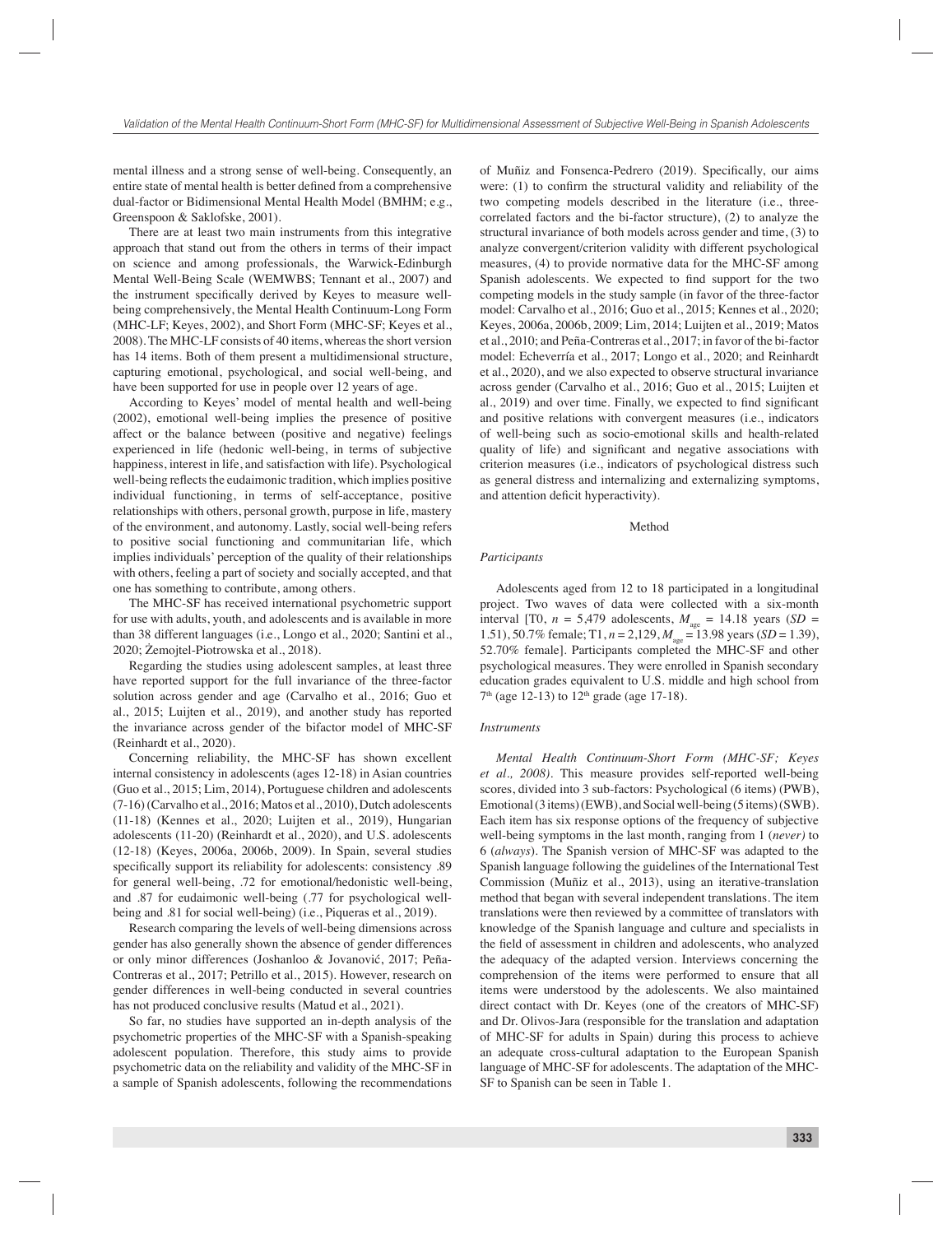| Table 1<br>Adaptation of the Mental Health Continuum - Short Form (MHC-SF) [versión abreviada del Mental Health Continuum]<br>(Keyes, Wissing, Potgieter, Temane, Kruger, & van Rooy, 2008)                                                                                                                                                                                               |                         |                                     |                                                 |                                             |                                                 |                        |
|-------------------------------------------------------------------------------------------------------------------------------------------------------------------------------------------------------------------------------------------------------------------------------------------------------------------------------------------------------------------------------------------|-------------------------|-------------------------------------|-------------------------------------------------|---------------------------------------------|-------------------------------------------------|------------------------|
| Please answer the following questions are about how you have been feeling during the past month. Place a check-mark in the box that best represents how often you have experienced or felt the<br>following:                                                                                                                                                                              |                         |                                     |                                                 |                                             |                                                 |                        |
| During the past month, how often did you feel [Con qué frecuencia, durante el último mes,<br>yo he sentido]                                                                                                                                                                                                                                                                               | <b>Never</b><br>[Nunca] | Once or<br>twice<br>[Casi<br>Nunca] | <b>About once</b><br>a week<br>[Pocas<br>veces] | 2 or 3 times<br>a week<br>[Muchas<br>veces] | <b>Almost</b><br>every<br>day [Casi<br>siempre] | Avery day<br>[Siempre] |
| 1. happy [alegría]                                                                                                                                                                                                                                                                                                                                                                        | 1                       | $\overline{2}$                      | 3                                               | $\overline{4}$                              | 5                                               | 6                      |
| 2. interested in life [interés por la vida]                                                                                                                                                                                                                                                                                                                                               | 1                       | $\overline{2}$                      | 3                                               | $\overline{4}$                              | 5                                               | 6                      |
| 3. satisfied with life [satisfacción con la vida]                                                                                                                                                                                                                                                                                                                                         | $\mathbf{1}$            | $\overline{2}$                      | 3                                               | $\overline{4}$                              | 5                                               | 6                      |
| 4. that you had something important to contribute to society [que tengo algo importante que aportant<br>a la sociedad]                                                                                                                                                                                                                                                                    | 1                       | $\overline{c}$                      | $\overline{3}$                                  | $\overline{4}$                              | 5                                               | 6                      |
| 5. that you belonged to a community (like a social group, your school, or your neighborhood) [que<br>me siento parte de una comunidad/grupo social]                                                                                                                                                                                                                                       | $\mathbf{1}$            | $\overline{2}$                      | $\overline{3}$                                  | $\overline{4}$                              | 5                                               | 6                      |
| 6. that our society is a good place, or is becoming a better place, for all people [que nuestral]<br>sociedad es un buen lugar o se está transformando en un sitio mejor para todo el mundo]*                                                                                                                                                                                             | $\mathbf{1}$            | $\overline{2}$                      | $\overline{3}$                                  | $\overline{4}$                              | 5                                               | 6                      |
| 7. that people are basically good [que las personas son generalmente buenas]                                                                                                                                                                                                                                                                                                              | 1                       | $\overline{2}$                      | $\overline{3}$                                  | $\overline{4}$                              | 5                                               | 6                      |
| 8. that the way our society works made sense to you [que el funcionamiento de la sociedad tiene<br>sentido para mí                                                                                                                                                                                                                                                                        | 1                       | $\overline{c}$                      | 3                                               | $\overline{4}$                              | 5                                               | 6                      |
| 9. that you liked most parts of your personality [que me gusta gran parte de mi personalidad]                                                                                                                                                                                                                                                                                             | $\mathbf{1}$            | $\overline{c}$                      | 3                                               | $\overline{4}$                              | 5                                               | 6                      |
| 10. good at managing the responsibilities of your daily life [que he cumplido con mis<br>responsabilidades diarias]                                                                                                                                                                                                                                                                       | 1                       | $\overline{c}$                      | 3                                               | $\overline{4}$                              | 5                                               | 6                      |
| 11. that you had warm and trusting relationships with others [que mis relaciones con las demás<br>personas han sido cercanas y de confianza]                                                                                                                                                                                                                                              | $\mathbf{1}$            | $\overline{2}$                      | $\overline{3}$                                  | $\overline{4}$                              | 5                                               | 6                      |
| 12. that you had experiences that challenged you to grow and become a better person [que he tenido<br>experiencias que me han hecho crecer y llegar a ser mejor persona]                                                                                                                                                                                                                  | $\mathbf{1}$            | $\overline{c}$                      | 3                                               | $\overline{4}$                              | 5                                               | 6                      |
| 13. confident to think or express your own ideas and opinions [confianza al pensar o expresar mis<br>propias ideas y opiniones]                                                                                                                                                                                                                                                           | $\mathbf{1}$            | $\overline{2}$                      | $\overline{3}$                                  | $\overline{4}$                              | 5                                               | 6                      |
| 14. that your life has a sense of direction or meaning to it [que mi vida tiene sentido (merece la<br>pena)]                                                                                                                                                                                                                                                                              | 1                       | $\overline{2}$                      | $\overline{3}$                                  | $\overline{4}$                              | 5                                               | 6                      |
| * Note: The original wording for Item 6 was "that our society is becoming a better place for people like you [que nuestra sociedad es un buen lugar o se está transformando en un sitio mejor para<br>personas como tú]". This item does not work in all cultural contexts. However, when validating the MHC-SF, test both versions of item 6 to see which one works best in your context |                         |                                     |                                                 |                                             |                                                 |                        |

*Youth-Pediatric Symptom Checklist-17 (Y-PSC-17; Jellinek et al., 1999).* This short self-report screening measure is widely used by pediatricians and other mental health professionals to identify psychosocial problems in children and adolescents and evaluate treatment outcomes. The Y-PSC-17 presents three subscales to assess three types of problems: internalizing symptoms (i.e., depression and anxiety), externalizing symptoms (i.e., disruptive behavior), and attention deficit hyperactivity (ADH). The subscales contain 17 items that are rated as "*Never"* (0), "*Sometimes"* (1), or "*Often"* (2) present. The Y-PSC-17 has received support for pediatric practice by three works (Bergmann et al., 2020; Gardner et al., 1999; Parker et al., 2019). The Spanish validation study was recently published, showing adequate evidence of reliability and validity (Piqueras, Vidal-Arenas et al., 2021).

*Social-Emotional Health Survey-Secondary (SEHS-S; Furlong et al., 2014).* This instrument was developed to measure the level of socio-emotional competence through the components of the Covitality latent construct among youth. The Social-Emotional Health Survey (SEHS) has three versions: primary, secondary, and higher education. We used the Spanish version of the Social-Emotional Health Survey-Secondary (SEHS-S; Piqueras et al., 2019).

The SEHS-S presents 36 items, that are rated on a four-point scale ranging from 1 (*not at all true*) to 4 (*very much true*). The instrument assesses core psychosocial traits based on a higher-order model comprising 12 first-order traits, grouped into 4 second-order latent domains (each one with 3 subscales), and 1 general higher-order factor (Covitality). The first domain, called Belief-in-Self, measures Self-Efficacy, Self-Awareness, and Persistence. The domain Beliefin-Others comprises School Support, Peer Support, and Family Support. The domain Emotional Competence includes Emotion Regulation, Empathy, and Behavioral Self-Control. Engaged Living, the last domain, measures Gratitude, Zest, and Optimism.

*Social-Emotional Distress Survey-Secondary (SEDS-S; Dowdy et al., 2018).* The Social-Emotional Distress Survey-Secondary (SEDS-S) is a 10-item behavioral screening questionnaire designed to measure internalizing distress using a four-point scale ranging from 1 (*not at all true*) to 4 (*very much true*). In their study, Dowdy et al. (2018) found significant positive relationships of the SEDS-S distress factor with symptoms of anxiety and depression and also significant negative associations with life satisfaction and strengths scores. The validation of this measure is under process by our team.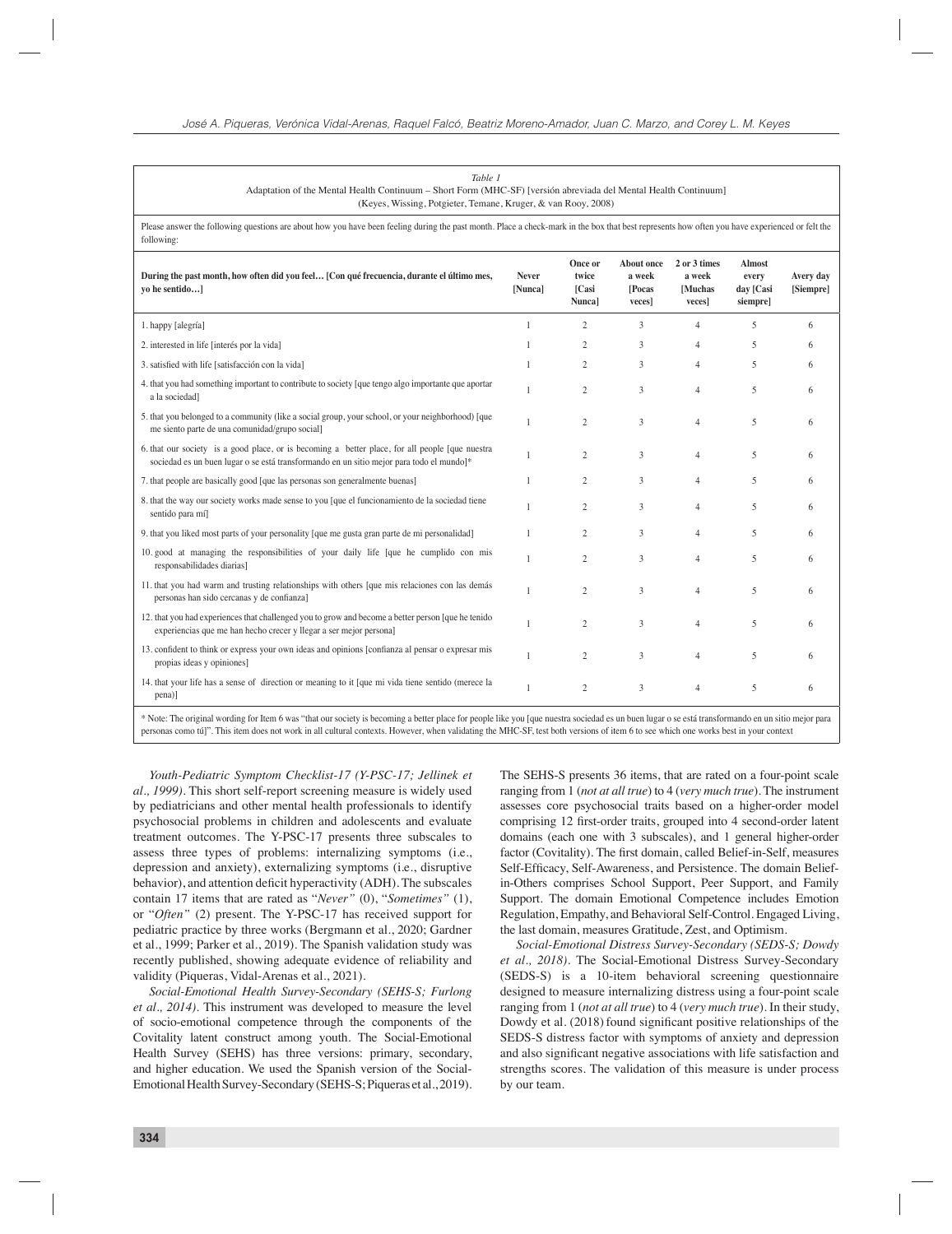*KIDSCREEN-10 Index (Ravens-Sieberer et al., 2010).*  This unidimensional scale measures health-related quality of life (HRQoL) both in healthy and chronically ill children and adolescents. It was developed to identify children at risk, specifically in terms of subjective health, and indicates appropriate early interventions. The instrument provides an overall HRQoL index covering the physical, psychological and social facets of HRQoL through a five-point response scale ranging from 1 (*not at all*) to 5 (*very extremely*). Reliability indices (Cronbach's alpha) reached .82, and test-retest reliability at two weeks reached .55 in 13 European participant countries, which included Spain (Ravens-Sieberer et al., 2010). Reliability coefficients for this sample are shown in Table 7.

#### *Procedure*

The study was approved by the Universidad Miguel Hernández (UMH) Project Evaluation Committee with reference number DPS.JPR.02.17. Once the project was approved, a quota sampling was carried out in two areas of southeastern Spain: the province of Alicante (PA) belonging to the Valencian Community, and the Autonomous Community of Region of Murcia (RM). A random selection of secondary schools was performed based on ownership (public/non-public schools; secular/Catholic schools) and regional geographical areas (9 areas in PA and 21 in RM). After the directors of 100 centers had been contacted, 13 from PA and 21 from RM accepted to participate: 34 secondary schools (65.2/34.8% of public/non-public and 87/13% of secular/Catholic schools of the total number of centers). The quota sampling method and the large sample recruited ensured the representativeness of our sample concerning the universe population of adolescents aged 12-18 years in the regions where the study was conducted.

After the directors of the schools had accepted, informed consent in writing was delivered to the adolescents and their parents/legal guardians, requesting them to sign it to participate in the research. The data collection for the two assessment waves (T0 and T1) was carried out in the schools and supervised by the research staff in person. The self-reporting assessment protocol was applied individually through the online survey tool LimeSurvey ©. The completion of the protocol took around 15-20 minutes on average. Participation was voluntary, and the adolescents did not receive any incentive for their collaboration but the schools received a feedback report including the results by class group and an individual warning if any risk for suicide was found.

#### *Data Analyses*

All analyses were conducted with SPSS 25 and Mplus 8.4. First, we examined item distribution and frequency. Previously, the analysis of outliers was carried out by graphically representing the results (box diagrams). Although outliers were detected, we decided not to remove them from analyses because these outliers were considered as valid cases of population.

Next, confirmatory factor analyses (CFA) were conducted to determine how well the data fit the candidate models previously tested in other countries (Longo et al., 2020): the three-factor solution and the bi-factor model. We used a maximum likelihood estimation with robust standard errors (MLR) and handled missing data with Mplus 8.4. Finally, we tested model goodness-of-fit using the comparative fit index (CFI), the Tucker-Lewis index (TLI), and

the root mean square error of approximation (RMSEA). Values of CFI and  $TLI > .90$  and  $> .95$  indicate an acceptable and optimal fit, respectively, and RMSEA values  $\leq 0.06$  indicate optimal fit (Marsh et al., 2004).

Then we tested whether the MHC-SF presents invariant structure across gender and over time (i.e., multi-group and longitudinal measurement invariance; Byrne et al., 1989; Byrne & Watkins, 2003). In particular, three levels of measurement invariance were tested: (1) *configural* (testing whether all items load on the proposed factor), (2) *metric* (testing whether item-factor loadings are similar across groups), and (3) *scalar* (testing whether the unstandardized item thresholds are similar across groups). Thus, to indicate a significant decrement in fit when testing for measurement invariance, we used the model comparison criteria of  $\Delta$ CFI/ $\Delta$ TFI  $\geq$  0.01 (i.e., decrease indicates a worse fit; Cheung & Rensvold, 2002) and  $\triangle$ RMSEA  $\ge$  0.015 (i.e., increase indicates a worse fit: Chen,  $2007$ .

When there is scalar measurement invariance, the comparison of factor means across groups is allowed (Dimitrov, 2012). Consequently, we calculated gender differences. We estimated Cohen's *d* index (standardized mean difference), which evaluates the effect size of the obtained differences (Cohen, 1988). We also calculated the Cronbach alpha (Cronbach, 1951) and ordinal omega coefficients (McDonald, 1999) to test the reliability of the scores using SPSS v.25 and Mplus 8.4, respectively. Convergent and criterion validity were evaluated by Pearson correlation coefficients between the scores on the MHC-SF and different well-established measures of distress (i.e., SEDS-S, Y-PSC-17) and well-being (i.e., SEHS-S, KIDSCREEN-10 Index). Here also, Cohen's criteria were used to estimate the magnitude of the associations (Cohen, 1988). Finally, normative data for MHC-SF were estimated in the form of percentiles.

#### Results

#### *Descriptive statistics of items and expected factors*

Means, standard deviations, skewness, kurtosis of items and corrected item-total correlations can be seen in Table 2. Descriptive statistics of the MHC-SF dimensions can be seen in Table 3.

#### *Structural Validity*

As shown in Table 4, the results of the CFA showed an adequate or optimal fit of the MHC-SF to a three-factor structure. The visual representation of the original three-factor model can be seen in Figure 1. Longitudinal measurement invariance was found for the three-factor solution and also across gender. As depicted in Table 5, the results of the CFA showed an even better fit of the MHC-SF to a bi-factor structure in comparison with the three-factor model. The visual representation of the bi-factor solution can be seen in Figure 2. Longitudinal invariance was found for the three-factor solution and also across gender, with better indices in all cases. Standardized factor loadings are provided in Table 6.

#### *Reliability Evidence and Descriptive Statistics*

As can be seen in Table 7, the Cronbach alpha and omega coefficient values for all measures were higher than .65 and especially high for the General Well-Being score (males = .92,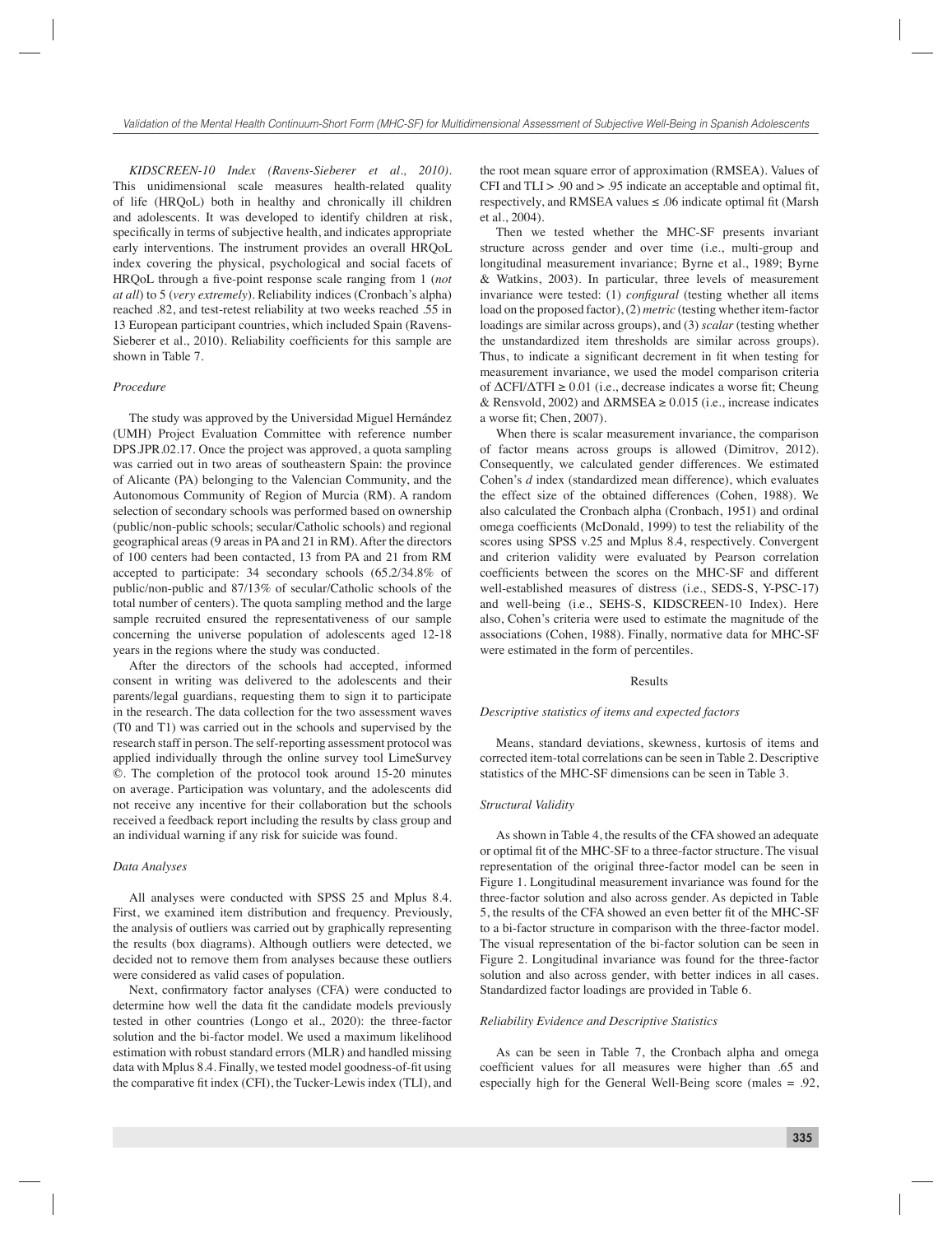females = .93). Regarding gender differences, as expected, males obtained significantly higher well-being scores, with a small effect size  $(d = 0.08 - 0.15)$ . Concerning distress indices, females obtained higher scores on general distress and internalizing problems than males, with a small-to-medium effect size (*d* = 0.35 and 0.42, respectively). The differences in the subscales of

٦

|                         |            |                 | Table 2         | Descriptive Statistics of Items of the Mental Health Continuum-Short Form |                                    |                         |                        |
|-------------------------|------------|-----------------|-----------------|---------------------------------------------------------------------------|------------------------------------|-------------------------|------------------------|
|                         | Mean (SD)  | <b>Skewness</b> | <b>Kurtosis</b> |                                                                           | <b>Corrected Item Correlations</b> |                         |                        |
|                         |            |                 |                 | <b>Emotional WB</b>                                                       | <b>Social WB</b>                   | <b>Psychological WB</b> | <b>Global WB</b> score |
| Item 1                  | 4.36(1.75) | $-.934$         | .553            | .470                                                                      |                                    |                         | .462                   |
| Item 2                  | 4.96(1.51) | $-1.003$        | .290            | .710                                                                      |                                    |                         | .729                   |
| Item 3                  | 4.76(1.58) | $-.811$         | $-.027$         | .719                                                                      |                                    |                         | .755                   |
| Item 4                  | 3.78(2.18) | $-.178$         | $-746$          |                                                                           | .562                               |                         | .594                   |
| Item 5                  | 4.46(2.27) | $-.721$         | $-425$          |                                                                           | .625                               |                         | .641                   |
| Item 6                  | 3.78(2.33) | $-.147$         | $-.922$         |                                                                           | .710                               |                         | .662                   |
| Item 7                  | 4.02(1.40) | $-.234$         | $-.287$         |                                                                           | .599                               |                         | .623                   |
| Item 8                  | 3.95(2.01) | $-.236$         | $-.689$         |                                                                           | .726                               |                         | .711                   |
| Item 9                  | 4.80(1.46) | $-.907$         | .342            |                                                                           |                                    | .686                    | .681                   |
| Item 10                 | 4.49(1.38) | $-.525$         | $-.217$         |                                                                           |                                    | .587                    | .577                   |
| Item 11                 | 4.81(1.38) | $-.879$         | .347            |                                                                           |                                    | .643                    | .647                   |
| Item 12                 | 4.53(1.59) | $-.593$         | .196            |                                                                           |                                    | .617                    | .605                   |
| Item 13                 | 4.57(1.63) | .631            | $-.261$         |                                                                           |                                    | .694                    | .669                   |
| Item 14                 | 5.03(1.67) | $-1.244$        | .749            |                                                                           |                                    | .685                    | .743                   |
| $Note: WB = Well-being$ |            |                 |                 |                                                                           |                                    |                         |                        |

 $\sqrt{ }$ 

*Table 3* 

| Table 3<br>Descriptive Statistics of the Dimensions of the Mental Health Continuum-Short Form |              |                 |                 |                                       |  |  |  |  |
|-----------------------------------------------------------------------------------------------|--------------|-----------------|-----------------|---------------------------------------|--|--|--|--|
|                                                                                               | Mean $(SD)$  | <b>Skewness</b> | <b>Kurtosis</b> | <b>Inter-Item Correlation Indices</b> |  |  |  |  |
| <b>Emotional WB</b>                                                                           | 14.07(3.19)  | $-.767$         | .148            | .556                                  |  |  |  |  |
| Social WB                                                                                     | 19.98(5.56)  | $-.252$         | $-499$          | .512                                  |  |  |  |  |
| Psychological WB                                                                              | 28.25(5.67)  | $-.781$         | .486            | .507                                  |  |  |  |  |
| Global WB score                                                                               | 62.30(12.93) | $-.573$         | .028            | .460                                  |  |  |  |  |
| $Note: WB = Well-being$                                                                       |              |                 |                 |                                       |  |  |  |  |

|                        |              |     | <b>Overall Fit Indices</b> |                         |                                      | <b>Comparative Fit Indices</b> |              |              |               |
|------------------------|--------------|-----|----------------------------|-------------------------|--------------------------------------|--------------------------------|--------------|--------------|---------------|
|                        | $\chi^2$     | df  | <b>CFI</b>                 | TLI                     | RMSEA [90% CI]                       | Model<br>comparison            | $\Delta$ CFI | $\Delta TLI$ | <b>ARMSEA</b> |
|                        |              |     |                            | <b>Baseline</b> model   |                                      |                                |              |              |               |
| Three-factor structure | 1814.015***  | 74  | .940                       | .926                    | $.065$ $[.062, .068]$                |                                |              |              |               |
|                        |              |     |                            | Longitudinal invariance |                                      |                                |              |              |               |
| 1. Configural          | 4295.388***  | 335 | .918                       | .907                    | $.046$ [.044,.047]                   |                                |              |              |               |
| 2. Metric              | 4358.273***  | 346 | .917                       | .909                    | .045 [.044,.046]                     | 1 vs. 2                        | .001         | $-.002$      | .001          |
| 3. Scalar              | 4589.097***  | 360 | .912                       | .908                    | .045 [.044,.047]                     | 2 vs. 3                        | .005         | .001         | .000          |
|                        |              |     |                            |                         | Multi-group invariance across gender |                                |              |              |               |
| 1. Configural          | 1.904.477*** | 148 | .939                       | .925                    | $.065$ [.063, 068]                   |                                |              |              |               |
| 2. Metric              | 1.956.422*** | 159 | .938                       | .929                    | $.064$ [.061, 066]                   | 1 vs. 2                        | .001         | $-.004$      | .001          |
| 3. Scalar              | 2.083.212*** | 170 | .934                       | .929                    | $.064$ [.061, 066]                   | $2 \text{ vs. } 3$             | .004         | .001         | .001          |

 $p < 0.01$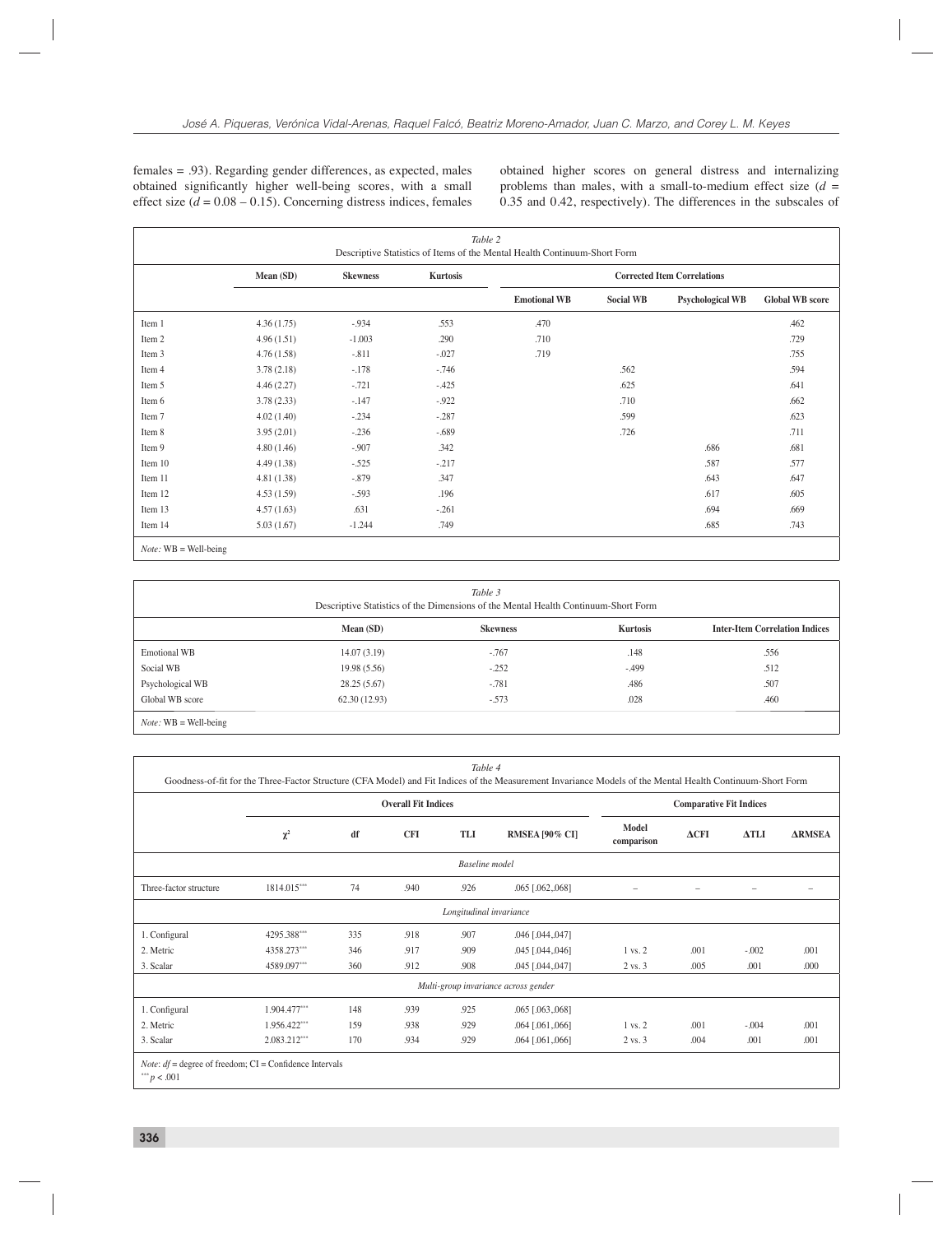

Figure 1. Tested model of MHC-SF structure: correlated-three factor model. Note: GWB = General Well-being; EWB = Emotional Well-Being; SWB = Social Well-Being; PWB = Psychological Well-Being

|               |             |     | <b>Overall Fit Indices</b> |                         |                                             |                     | <b>Comparative Fit Indices</b> |              |               |
|---------------|-------------|-----|----------------------------|-------------------------|---------------------------------------------|---------------------|--------------------------------|--------------|---------------|
|               | $\chi^2$    | df  | <b>CFI</b>                 | TLI                     | <b>RMSEA</b><br>[90% CI]                    | Model<br>comparison | $\Delta$ CFI                   | $\Delta TLI$ | <b>ARMSEA</b> |
|               |             |     |                            | <b>Baseline</b> model   |                                             |                     |                                |              |               |
|               | 1197.904*** | 63  | .960                       | .942                    | $.057$ [.055, .060]                         |                     |                                |              |               |
|               |             |     |                            | Longitudinal invariance |                                             |                     |                                |              |               |
| 1. Configural | 2010.570*** | 292 | .963                       | .952                    | $.033$ [.031, .034]                         |                     |                                |              |               |
| 2. Metric     | 2058.878*** | 320 | .963                       | .956                    | $.031$ [.030, .033]                         | 1 vs 2              | .001                           | .004         | $-.002$       |
| 3. Scalar     | 2325.124*** | 334 | .957                       | .952                    | .033 [.032, .034]                           | $2 \text{ vs } 3$   | $-0.06$                        | $-.004$      | .002          |
|               |             |     |                            |                         | Multi-group invariance across gender groups |                     |                                |              |               |
| 1. Configural | 2359.082*** | 584 | .962                       | .951                    | $.033$ [.032, 035]                          |                     |                                |              |               |
| 2. Metric     | 2425.825*** | 632 | .962                       | .954                    | $.032$ [ $.031$ , $.034$ ]                  | $1 \text{ vs } 2$   | .001                           | .003         | $-.001$       |
| 3. Scalar     | 2532.828*** | 652 | .960                       | .954                    | $.032$ [ $.031$ , $.034$ ]                  | $2 \text{ vs } 3$   | $-.002$                        | .001         | .001          |

Attention and Externalizing problems were very low (*d* = 0.01 and 0.12, respectively), with males presenting more symptoms of externalizing problems than females. In socio-emotional competencies, females obtained lower scores than males, but the effect sizes were low  $(d = 0.11)$ . Finally, males showed higher health-related quality of life levels than females, with a smallmedium effect size  $(d = 0.35)$ .

#### *Convergent and Criterion Validity*

As shown in Table 8, the intercorrelations between the MHC-SF subscales were high. In the relationship between the MHC-SF subscales and the remaining measures, the highest positive correlations observed were with the measure of HRQoL and social-emotional competencies (large effect size). Similarly, the highest negative correlations were between the different types of well-being of the MHC-SF and the Y-PSC-17 Internalizing

Problems subscale and the SEDS-S general distress scale (moderate-to-large effect sizes). The correlations between the MHC-SF subscales and the ADH and Externalizing Problems subscales of the Y-PSC-17 were negative and of small-tomedium magnitude. Lastly, the correlation between the MHC-SF subscales and age was negative and of small magnitude, indicating a downward slope where adolescents reported lower levels of well-being at older ages, with a slight increase at age 18, which was nonsignificant.

#### *Normative Information for MHC-SF Scales*

Each MHC-SF subscale is scored by the sum of the items of that scale. A child's score on the scale can then be used to obtain the corresponding percentile score. The normative information for each of the three MHC-SF subscales for the whole sample, for the three subscales, and the total score is shown in Table 9.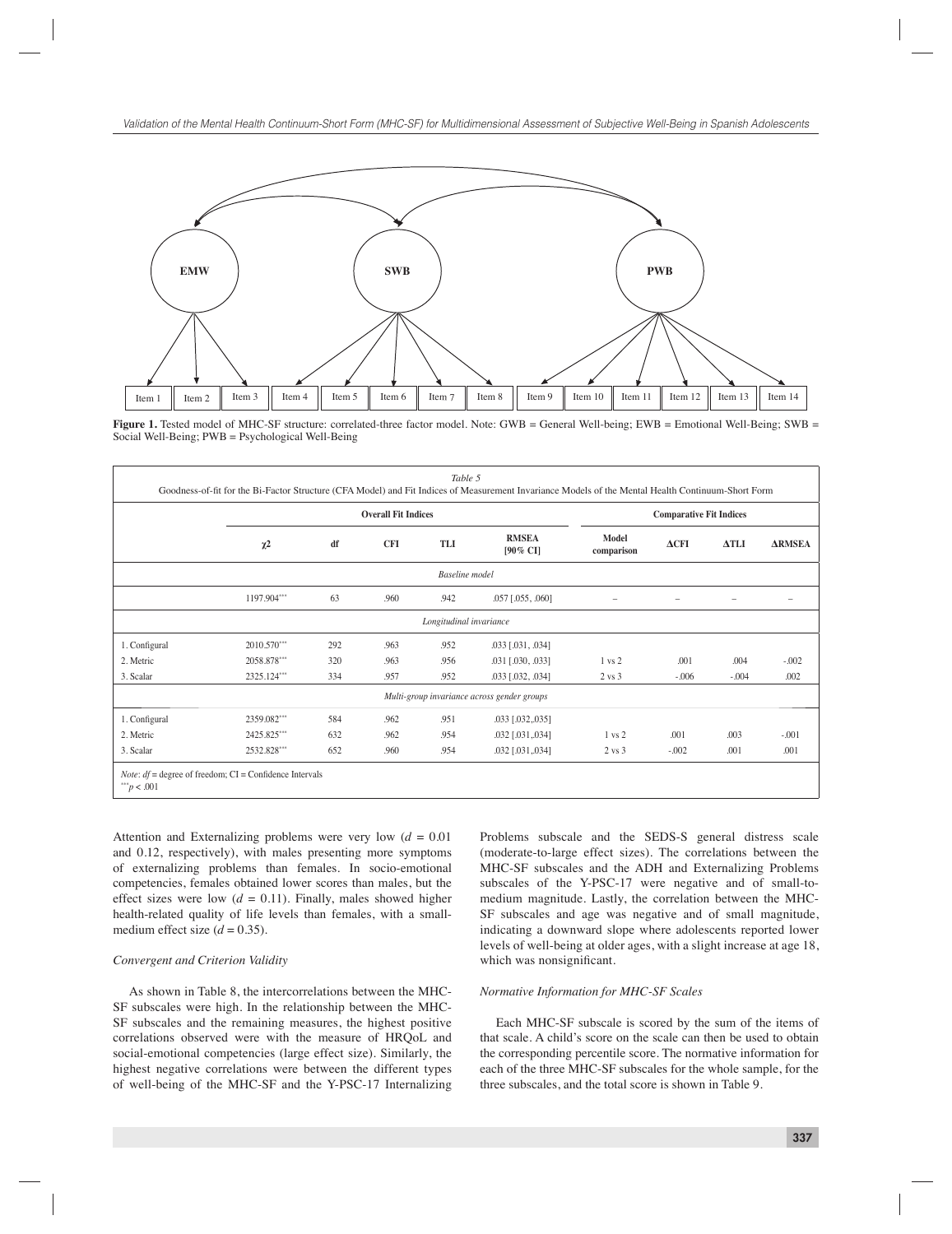

Figure 2. Tested model of MHC-SF structure: bi-factor model. Note: GWB = General Well-being; EWB = Emotional Well-Being; SWB = Social Well-Being; PWB = Psychological Well-Being

|                         | Table 6<br>Standardized Factor Loadings of the Mental Health Continuum-Short Form |                  |                         |                     |                            |                         |                        |  |  |  |
|-------------------------|-----------------------------------------------------------------------------------|------------------|-------------------------|---------------------|----------------------------|-------------------------|------------------------|--|--|--|
|                         | <b>Correlated-Factors</b>                                                         |                  |                         |                     | <b>Bi-Factor Structure</b> |                         |                        |  |  |  |
|                         | <b>Emotional WB</b>                                                               | <b>Social WB</b> | <b>Psychological WB</b> | <b>Emotional WB</b> | <b>Social WB</b>           | <b>Psychological WB</b> | <b>Global WB Score</b> |  |  |  |
| Item 1                  | .512                                                                              |                  |                         | .167                |                            |                         | .478                   |  |  |  |
| Item 2                  | .869                                                                              |                  |                         | .380                |                            |                         | .781                   |  |  |  |
| Item 3                  | .895                                                                              |                  |                         | .413                |                            |                         | .799                   |  |  |  |
| Item 4                  |                                                                                   | .619             |                         |                     | .122                       |                         | .602                   |  |  |  |
| Item 5                  |                                                                                   | .679             |                         |                     | .178                       |                         | .640                   |  |  |  |
| Item 6                  |                                                                                   | .778             |                         |                     | .500                       |                         | .623                   |  |  |  |
| Item 7                  |                                                                                   | .704             |                         |                     | .408                       |                         | .595                   |  |  |  |
| Item 8                  |                                                                                   | .805             |                         |                     | .511                       |                         | .682                   |  |  |  |
| Item 9                  |                                                                                   |                  | .746                    |                     |                            | .209                    | .708                   |  |  |  |
| Item 10                 |                                                                                   |                  | .631                    |                     |                            | .219                    | .587                   |  |  |  |
| Item 11                 |                                                                                   |                  | .693                    |                     |                            | .243                    | .649                   |  |  |  |
| Item 12                 |                                                                                   |                  | .650                    |                     |                            | .392                    | .586                   |  |  |  |
| Item 13                 |                                                                                   |                  | .728                    |                     |                            | .426                    | .660                   |  |  |  |
| Item 14                 |                                                                                   |                  | .805                    |                     |                            | .034                    | .818                   |  |  |  |
| $Note: WB = Well-being$ |                                                                                   |                  |                         |                     |                            |                         |                        |  |  |  |

### Discussion

As expected, this study found different sources of reliability and validity evidence (structural, convergent, and criterion) for use of the MHC-SF with Spanish adolescents. The CFA to evaluate the fit of the initially proposed three-correlated-factor model showed adequate goodness-of-fit indices. However, the bifactor model received stronger support, showing an optimal fit. This finding is consistent with previous studies in adolescent samples supporting the three-factor model (e.g., Carvalho et al., 2016; Guo

et al., 2015; Kennes et al., 2020; Keyes, 2006a, 2006b, 2009; Lim, 2014; Luijten et al., 2019; Matos et al., 2010) and also with some studies of Spanish-speaking adults (Peña-Contreras et al., 2017). Additionally, it is fully consistent with other studies reporting that the bifactor CFA fit better than the three-factor CFA, and the bifactor ESEM fit better than the three-factor ESEM and bifactor CFA (Longo et al., 2020). However, the fit of the three correlated factors usually yields acceptable fit indices in those studies (see, for example, Longo et al., 2020). This was also the case in the study with Spanish-speaking adults by Echeverría et al. (2017). Similar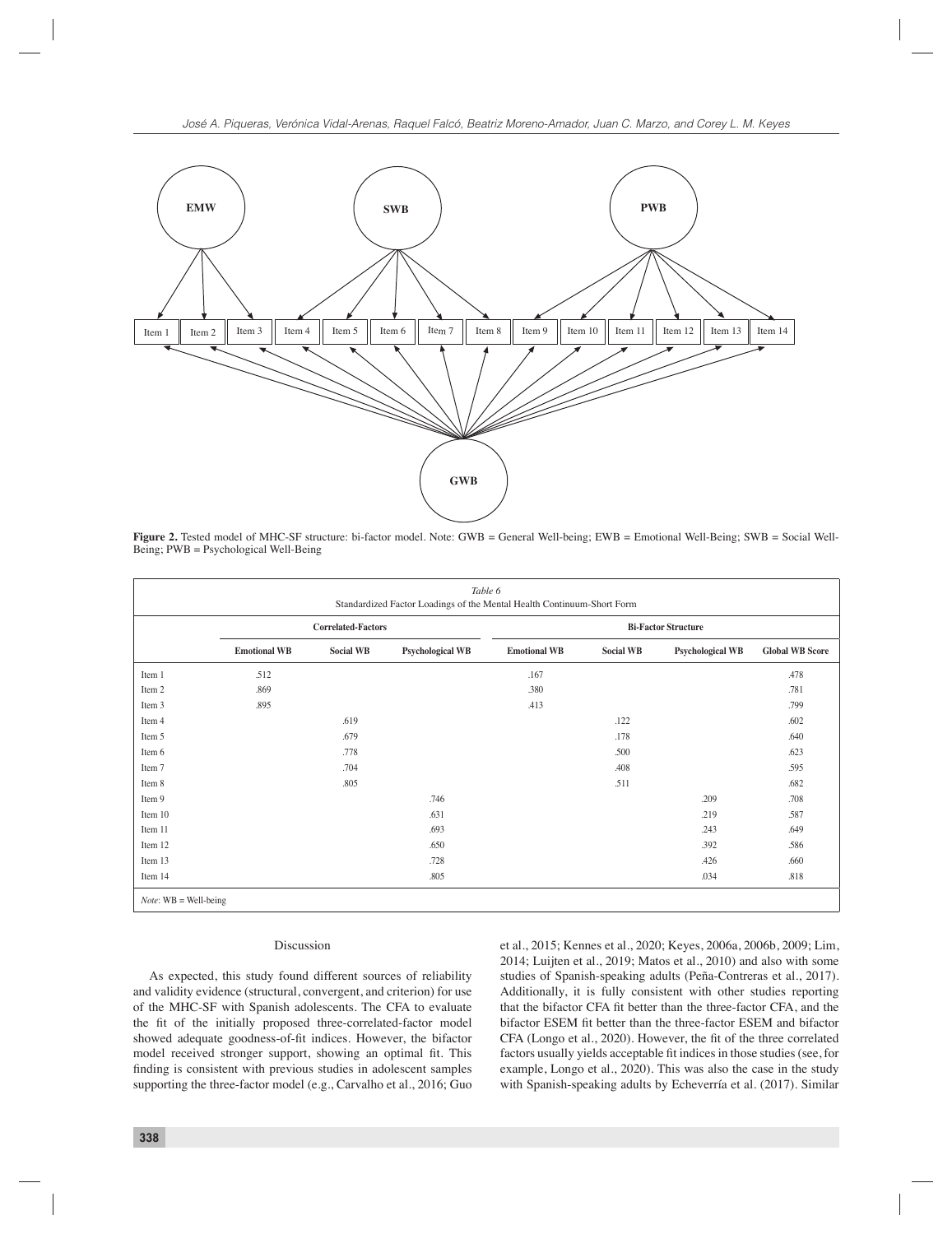findings were reported in studies with samples of adolescents, such as with the sample of Portuguese children included in Longo et al. (2020) or the Hungarian adolescent sample of Reinhardt et al.  $(2020)$ 

Secondly, our study met criteria for scalar invariance across gender, consistent with Carvalho et al. (2016), Guo et al. (2015), or Luijten et al. (2019), who found support for the full invariance across gender and age of the MHC-SF, both for the three-factor and the bifactor models. Our study also provides new, previously untested information, such as the criteria for longitudinal invariance, which implies scalar invariance over time, or the measurement in adolescents of the MHC-SF wellbeing dimensions at different time-points. This suggests that the adolescents' growth and/or development in the scores observed over time may be attributed to real development and/or changes

in the construct under investigation, not to measurement defects (Millsap & Cham, 2012).

By testing gender and longitudinal invariance, this study also provides new evidence on gender-attributable differences in the MHC-SF subscales. Thus, gender differences found in this study (*d*  $= 0.08 - 0.15$ ) were consistent with prior research establishing that males are more likely to report significantly higher scores on wellbeing dimensions, but with small effect sizes (Petrillo et al., 2015). Research comparing the levels of well-being dimensions across gender has generally reported the absence of gender differences (Joshanloo & Jovanović, 2017) or only minor differences (i.e., differences favoring females in Peña-Contreras et al., 2017, vs. favoring males in Petrillo et al., 2015). However, these studies were performed in adults and, to our knowledge, there are no studies that have compared gender differences among adolescents

|                                | Descriptives for Females and Males and Reliability Coefficients of the Mental Health Continuum-Short Form and the other Scales |                    | Table 7                   |                    |                      |                 |            |
|--------------------------------|--------------------------------------------------------------------------------------------------------------------------------|--------------------|---------------------------|--------------------|----------------------|-----------------|------------|
|                                | Cronbach's Alpha (95% CI)                                                                                                      |                    | Omega $(95\% \text{ CI})$ |                    |                      | Mean score (SD) | Cohen's d  |
|                                | <b>Females</b>                                                                                                                 | <b>Males</b>       | <b>Females</b>            | <b>Males</b>       | <sup>a</sup> Females | <b>Males</b>    | a-b        |
| Well-Being:                    |                                                                                                                                |                    |                           |                    |                      |                 |            |
| Emotional                      | .80(.79, .81)                                                                                                                  | .77(0.75,0.78)     | $.82$ $(.80, .83)$        | .79(0.72,0.81)     | 13.83(3.30)          | 14.31(3.05)     | $-0.15***$ |
| Social                         | .85(.84, .86)                                                                                                                  | .83(.82, .84)      | .86(.85,.86)              | .83(.82, .84)      | 19.65(5.61)          | 20.33(5.50)     | $-0.12***$ |
| Psychological                  | .86(.86,.87)                                                                                                                   | .86(.85,.87)       | .86(.85,.87)              | .86(.85, .87)      | 28.02(5.75)          | 28.50(5.60)     | $-0.08**$  |
| General                        | .92(.91, .92)                                                                                                                  | .93(.92, .93)      | .93(.92, .93)             | .92(.91, .92)      | 61.51(13.19)         | 63.12 (12.60)   | $-0.12***$ |
| <b>General Distress</b>        | .89(.88, .90)                                                                                                                  | .86(.85,.87)       | .89(.89,.90)              | .86(.86, .87)      | 19.20(6.95)          | 16.94(5.97)     | $0.35***$  |
| Psychological problems:        |                                                                                                                                |                    |                           |                    |                      |                 |            |
| ADH symptoms                   | $.68$ $(.66, .70)$                                                                                                             | .69(0.67, .71)     | .70(.68, .72)             | .71(.69,.72)       | 4.45(1.98)           | 4.46(2.07)      | $-0.01$    |
| Internalizing symptoms         | .76(.75,.78)                                                                                                                   | .73(0.71, .74)     | .76(.75,.78)              | $.72$ $(.70, .74)$ | 3.74(2.37)           | 2.79(2.16)      | $0.42***$  |
| Externalizing symptoms         | .65(0.63,0.67)                                                                                                                 | $.67$ $(.65, .68)$ | $.66$ $(.64, .68)$        | $.67$ $(.65, .69)$ | 2.54(2.07)           | 2.80(2.15)      | $-0.12***$ |
| Health-related quality of life | .86(.85, .86)                                                                                                                  | .83(0.85,0.86)     | .86(.85,.86)              | .86(.85, .86)      | 37.38 (7.37)         | 39.80 (6.44)    | $-0.35***$ |
| Socio-emotional skills         | .91(.91, .92)                                                                                                                  | .90(.90,.91)       | .91(91, .92)              | .90(.90,.91)       | 110.62 (14.76)       | 112.24 (14.03)  | $-0.11***$ |

*Note:* ADH = Attention Deficit Hyperactivity; CI = Confidence Interval; SD = Standard Deviation; Measures: Well-Being (Mental Health Continuum-Short Form); General Distress (Social-Emotional Distress Survey-Secondary); Psychological Problems (Youth-Pediatric Symptom Checklist-17); Health-related Quality of Life (KIDSCREEN-10 Index); Socio-emotional Skills (Social-Emotional Health. Survey-Secondary)

 $p < .05$ ; \*\*  $p < .01$ ; \*\*\*  $p < .001$ 

|                                   |                                                                                                             |                |           | Table 8        |           |           |           |           |           |           |
|-----------------------------------|-------------------------------------------------------------------------------------------------------------|----------------|-----------|----------------|-----------|-----------|-----------|-----------|-----------|-----------|
|                                   | Correlations between the Mental Health Continuum-Short Form (MHC-SF) and Well-Being and Distress Indicators |                |           |                |           |           |           |           |           |           |
|                                   | 1                                                                                                           | $\overline{2}$ | 3         | $\overline{4}$ | 5         | 6         | 7         | 8         | 9         | 10        |
| 1. Emotional Well-Being           |                                                                                                             |                |           |                |           |           |           |           |           |           |
| 2. Social Well-Being              | $.65***$                                                                                                    |                |           |                |           |           |           |           |           |           |
| 3. Psychological Well-Being       | $.70***$                                                                                                    | $.72***$       |           |                |           |           |           |           |           |           |
| 4. General Well-Being             | $.84***$                                                                                                    | $.91***$       | $.92***$  |                |           |           |           |           |           |           |
| 5. General Distress               | $-44***$                                                                                                    | $-.38***$      | $-42***$  | $-45***$       |           |           |           |           |           |           |
| 6. ADH Symptoms                   | $-.19***$                                                                                                   | $-.21***$      | $-.23***$ | $-.24***$      | $.35***$  |           |           |           |           |           |
| 7. Internalizing Symptoms         | $-.50***$                                                                                                   | $-.46***$      | $-.50***$ | $-54***$       | $.67***$  | $.35***$  |           |           |           |           |
| 8. Externalizing Symptoms         | $-.24***$                                                                                                   | $-.26***$      | $-.31***$ | $-31***$       | $.35***$  | $.46***$  | $.36***$  |           |           |           |
| 9. Health-related Quality of Life | $.66***$                                                                                                    | $.63***$       | $.72***$  | $.75***$       | $-.60***$ | $-.30***$ | $-.67***$ | $-34***$  |           |           |
| 10. Socio-emotional Skills        | $.60***$                                                                                                    | $.61***$       | $.70***$  | $.72***$       | $-.40***$ | $-.31***$ | $-45***$  | $-41***$  | $.67***$  |           |
| $11.$ Age                         | $-.13***$                                                                                                   | $-.10***$      | $-.12***$ | $-.13***$      | $.18***$  | $.11***$  | $.20***$  | $-.10***$ | $-.21***$ | $-.17***$ |

Note: ADH = Attention Deficit Hyperactivity; Measures: Well-Being (Mental Health Continuum-Short Form); General Distress (Social-Emotional Distress Survey-Secondary); ADH, Internalizing, and Externalizing Symptoms (Youth-Pediatric Symptom Checklist-17); Health-related Quality of Life (KIDSCREEN-10 Index); Socio-emotional Skills (Social-Emotional Health Survey-Secondary).

 $p < .05.$ <sup>\*\*</sup>  $p < .01.$ <sup>\*\*\*</sup> $p < .001$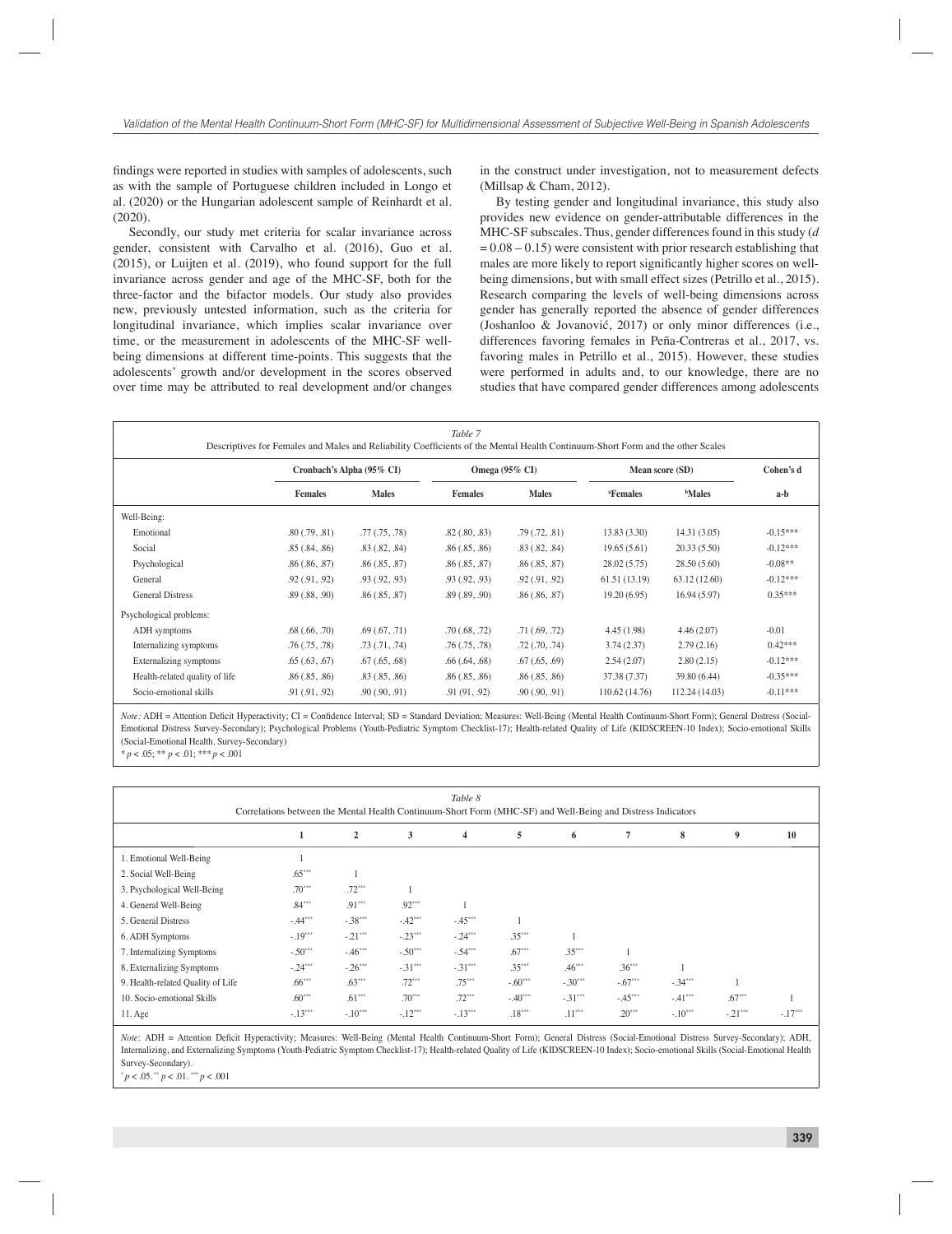| 5<br>$\tau$<br>12<br>28<br>18<br>10<br>39<br>5<br>8<br>10<br>12<br>21<br>45<br>10<br>15<br>14<br>22<br>49<br>11<br>20<br>11<br>15<br>23<br>51<br>25<br>54<br>12<br>16<br>24<br>30<br>56<br>12<br>17<br>26<br>35<br>13<br>18<br>27<br>58<br>40<br>19<br>13<br>27<br>60<br>45<br>19<br>28<br>62<br>14<br>50<br>20<br>29<br>15<br>64<br>55<br>21<br>30<br>15<br>66<br>60<br>22<br>31<br>16<br>67<br>31<br>65<br>22<br>69<br>16<br>32<br>70<br>16<br>23<br>71<br>75<br>24<br>33<br>17<br>72<br>80<br>25<br>17<br>34<br>74<br>85<br>17<br>26<br>34<br>76<br>90<br>18<br>27<br>35<br>78 | Percentile | <b>Emotional Well-Being</b> | <b>Social Well-Being</b> | <b>Psychological Well-Being</b> | <b>General Well-Being</b> |
|-----------------------------------------------------------------------------------------------------------------------------------------------------------------------------------------------------------------------------------------------------------------------------------------------------------------------------------------------------------------------------------------------------------------------------------------------------------------------------------------------------------------------------------------------------------------------------------|------------|-----------------------------|--------------------------|---------------------------------|---------------------------|
|                                                                                                                                                                                                                                                                                                                                                                                                                                                                                                                                                                                   |            |                             |                          |                                 |                           |
|                                                                                                                                                                                                                                                                                                                                                                                                                                                                                                                                                                                   |            |                             |                          |                                 |                           |
|                                                                                                                                                                                                                                                                                                                                                                                                                                                                                                                                                                                   |            |                             |                          |                                 |                           |
|                                                                                                                                                                                                                                                                                                                                                                                                                                                                                                                                                                                   |            |                             |                          |                                 |                           |
|                                                                                                                                                                                                                                                                                                                                                                                                                                                                                                                                                                                   |            |                             |                          |                                 |                           |
|                                                                                                                                                                                                                                                                                                                                                                                                                                                                                                                                                                                   |            |                             |                          |                                 |                           |
|                                                                                                                                                                                                                                                                                                                                                                                                                                                                                                                                                                                   |            |                             |                          |                                 |                           |
|                                                                                                                                                                                                                                                                                                                                                                                                                                                                                                                                                                                   |            |                             |                          |                                 |                           |
|                                                                                                                                                                                                                                                                                                                                                                                                                                                                                                                                                                                   |            |                             |                          |                                 |                           |
|                                                                                                                                                                                                                                                                                                                                                                                                                                                                                                                                                                                   |            |                             |                          |                                 |                           |
|                                                                                                                                                                                                                                                                                                                                                                                                                                                                                                                                                                                   |            |                             |                          |                                 |                           |
|                                                                                                                                                                                                                                                                                                                                                                                                                                                                                                                                                                                   |            |                             |                          |                                 |                           |
|                                                                                                                                                                                                                                                                                                                                                                                                                                                                                                                                                                                   |            |                             |                          |                                 |                           |
|                                                                                                                                                                                                                                                                                                                                                                                                                                                                                                                                                                                   |            |                             |                          |                                 |                           |
|                                                                                                                                                                                                                                                                                                                                                                                                                                                                                                                                                                                   |            |                             |                          |                                 |                           |
|                                                                                                                                                                                                                                                                                                                                                                                                                                                                                                                                                                                   |            |                             |                          |                                 |                           |
|                                                                                                                                                                                                                                                                                                                                                                                                                                                                                                                                                                                   |            |                             |                          |                                 |                           |
|                                                                                                                                                                                                                                                                                                                                                                                                                                                                                                                                                                                   |            |                             |                          |                                 |                           |
|                                                                                                                                                                                                                                                                                                                                                                                                                                                                                                                                                                                   |            |                             |                          |                                 |                           |
|                                                                                                                                                                                                                                                                                                                                                                                                                                                                                                                                                                                   | 95         | 18                          | 29                       | 36                              | 81                        |

 $(PWB) = 6-36$  (6 items), and General Well-Being  $(GWB) = 14-84$  (14 items)

in the MHC-SF dimensions of well-being. Additionally, our findings were consistent with the differences reported in previous studies of socio-emotional competencies and HRQoL in which males obtained higher scores than females (Piqueras et al., 2019). We also found differences in distress and internalizing problems, in this case, showing the opposite effect, that is, females obtaining higher scores on general distress and internalizing problems than males, with a small-to-medium effect size, also consistent with recent studies (Piqueras, García-Olcina et al., 2021). Although there are no conclusive results on gender differences in wellbeing (Matud et al., 2021), some authors indicate that a possible explanation for these findings is that well-being and mental health are dynamic and multidimensional and influenced by personal, biological, and cultural factors. Thus, some studies point out the importance of the different incidence of sex hormones in boys and girls during puberty (e.g., menstruation) or the weight of cultural influences exerting different levels of pressure on each gender (Aymerich et al., 2021). Specifically, recent studies indicate that gender roles are important determinants of mental health and wellbeing, underlining the key role of androgyny and masculinity as protective factors for them (e.g., Esteban-Gonzalo et al., 2021; Matud et al., 2021).

Our findings also revealed evidence of the reliability of the  $MHC-SF$ , due to salient reliability coefficients across dimensions ( $>$ .80). Evidence of convergent-criterion validity was also observed, as its subscales correlated positively with positive measures such as HRQoL and social-emotional competencies, and negatively with distress outcomes. These findings are consistent with those reported previously in adults in the U.S., the Netherlands, Canada, Denmark, Italian, or South Africa, among others (Keyes et al.,

2008; Petrillo et al., 2015; Santini et al., 2020; Westerhof & Keyes, 2010, among others) and in adolescents (ages 12-18) in Asian countries (e.g., Guo et al., 2015; Lim, 2014), Portuguese children and adolescents (Carvalho et al., 2016; Matos et al., 2010), Dutch adolescents (Kennes et al., 2020; Luijten et al., 2019), Hungarian adolescents (Reinhardt et al., 2020), and American (Keyes, 2006a, 2006b).

Regarding the relationship between the MCH-SF subscales and age, we note that this was not a central aim of this work. However, the small negative relationship in our study is consistent with previous works indicating a decrease in the levels of subjective well-being identified as of age 11-12 onwards, and more marked among girls (Aymerich et al., 2021; González-Carrasco et al., 2017). This decline in well-being seems to coincide with the beginning of adolescence. Adolescence is a transition period from childhood to adulthood. This decrease in levels of well-being from the age of 11-12 onwards could be explained by what could be called a "perfect storm." Thus, during these early adolescent years, a series of physical, cognitive, emotional, and social changes begin, along with an increase in risk situations, which implies greater emotional, psychological, and social vulnerability (Papalia et al., 2015; Solmi et al., 2021).

Finally, about one-fourth of the sample (27.4, 28.8, 28.9, and 26.7% for EWB, SWB, PWB, and General Well-Being, respectively;  $75<sup>th</sup>$  centile) showed a high level of well-being, whereas around 10-15% (11.7, 14.1, 13.7, and 13.9%, respectively; 90<sup>th</sup> centile) showed a considerably high level. These normative data also showed that MHC-SF scores follow negative asymmetric distributions, but this can help to identify general, emotional, social, and psychological well-being among adolescents. Unfortunately, to our knowledge,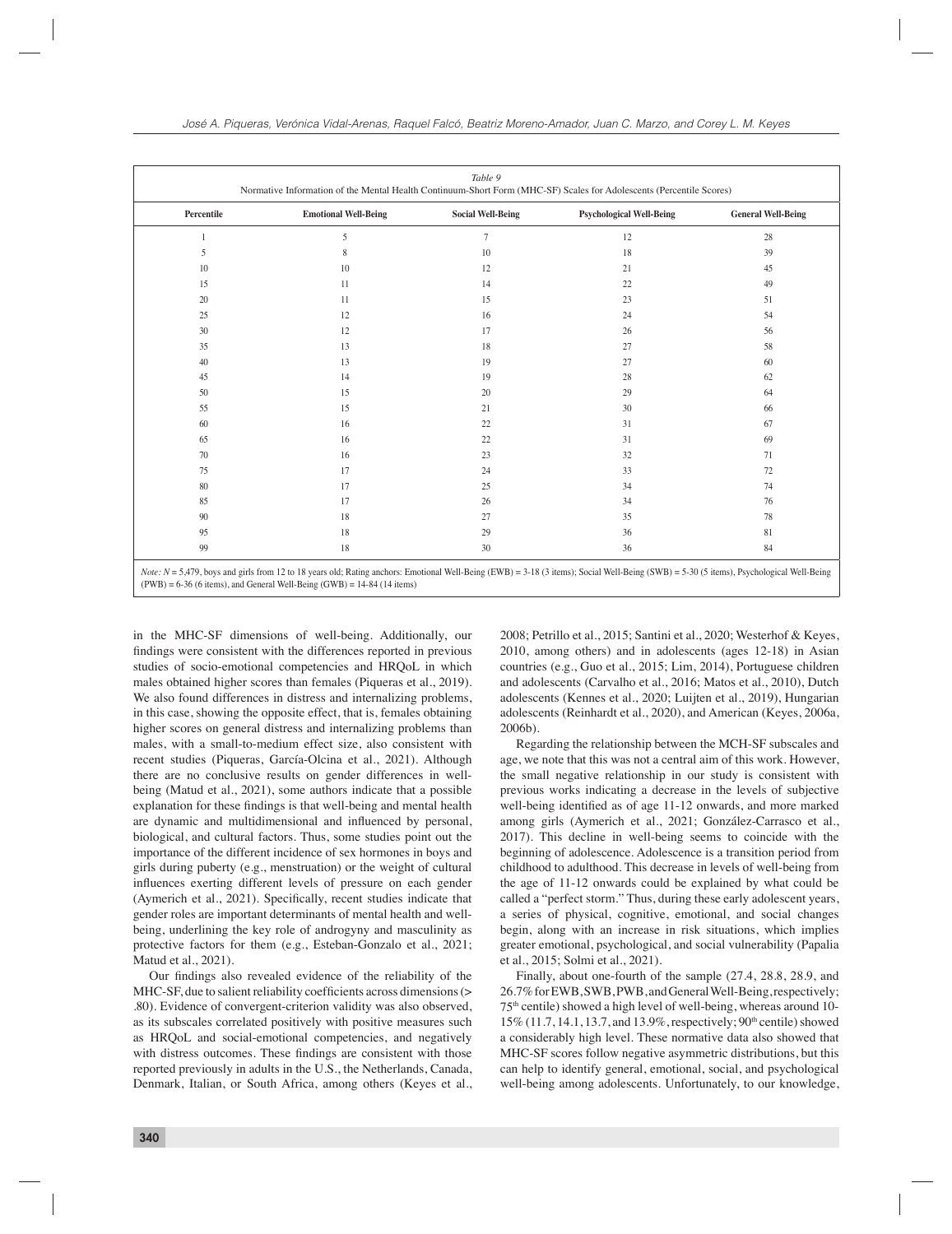no studies provide normative data on the MHC-SF, so a comparison was not possible. However, other studies have reported estimates of the population prevalence of the mental health categories, using the categorical diagnosis proposed by Keyes (2006c). According to this classification, studies in adolescents have reported the prevalence of flourishing levels of well-being ranging from  $11.7\%$ among Korean adolescents (Lim, 2014) to 37% among American adolescents (Keyes, 2009) or to 54.3% among Dutch adolescents (Luijten et al., 2019).

Although the present study makes important contributions, it also has several limitations. These include the absence of an equivalent well-established measure of well-being measures, the absence of data on areas under the curve at optimal cut-off points in this study, and the sample's representativeness because we recruited it exclusively from the southeast of Spain. Other limitations could be the sampling method followed and the exclusive use of selfreported measures. These limitations make it difficult to generalize the results of the present study.

Despite these limitations, the present work provides the first empirical evidence of the validity and reliability of the MHC-SF among Spanish adolescents. As expected, the MHC-SF was shown to be a useful, reliable, and valid ultra-brief web-based measure for assessing well-being in adolescents. Specifically, the MHC-SF shows evidence of reliability and validity in Spanish adolescents, being invariant over time and between males and females, although

with males' slightly higher scores on well-being. Consequently, its use could be extended in future research as a measure of wellbeing.

#### Acknowledgments

We would like to thank the collaboration and support of the Dirección General de Atención a la Diversidad y Calidad Educativa de la Consejería de Educación, Juventud y Deportes de la Región de Murcia y la Secretaría Autonómica de Educación e lnvestigación de la Conselleria de Educación, Investigación, Cultura y Deporte de la Generalitat Valenciana, as well as the educational centers, the authorization of parents and legal guardians, and especially the participation of the students in the completion of the psychological assessment protocol, which have made this study possible.

This research was supported by a grant for I+D+I projects under award number PSI2017-88280-R (AEI/FEDER, U.E.) and two grants for Research Networks (PSI2015-70943-REDT and PSI2017-90650-REDT) from the Ministry of Economy, Industry and Competitiveness of Spanish Government, as well as two predoctoral fellowships co-financed by the European Social Fund and the Regional Ministry of Education, Research, Culture and Sport from the Generalitat Valenciana (ACIF/2019/052 and ACIF/2019/055). In addition, another researcher is supported by a scholarship from the Universitat Jaume I (PREDOC/18/12).

#### References

- Aymerich, M., Cladellas, R., Castelló, A., Casas, F., & Cunill, M. (2021). The Evolution of Life Satisfaction Throughout Childhood and Adolescence: Differences in Young People's Evaluations According to Age and Gender. *Child Indicators Research, 14,* 2347-2369*.* https://doi. org/10.1007/s12187-021-09846-9
- Bergmann, P., Lucke, C., Nguyen, T., Jellinek, M., & Murphy, J. M. (2020). Identification and Utility of a Short Form of the Pediatric Symptom Checklist-Youth Self-Report (PSC-17-Y). *European Journal of Psychological Assessment*, *36*(1)*,* 56-64. https://doi.org/10.1027/1015- 5759/a000486
- Byrne, B. M., Shavelson, R. J., & Muthén, B. (1989). Testing for the equivalence of factor covariance and mean structures: The issue of partial measurement invariance. *Psychological Bulletin*, *105*(3), 456- 466. https://doi.org/10.1037/0033-2909.105.3.456
- Byrne, B. M., & Watkins, D. (2003). The Issue Of Measurement Invariance Revisited. *Journal of Cross-Cultural Psychology*, *34*(2), 155-175. https://doi.org/10.1177/0022022102250225
- Carvalho, J. S., Salgado-Pereira, N., Marqués-Pinto, A., & Marôco, J. (2016). Psychometric Properties of the Mental Health Continuum-Short Form: A Study of Portuguese-Speaking Children/Youths. *Journal of Child and Family Studies*, *25*, 2141-2154. https://doi.org/10.1007/ s10826-016-0396-7
- Chen, F. F. (2007). Sensitivity of Goodness of Fit Indexes to Lack of Measurement Invariance. *Structural Equation Modeling: A Multidisciplinary Journal*, *14*(3), 464-504. https://doi.org/10.1080/10705510701301834
- Cheung, G. W., & Rensvold, R. B. (2002). Evaluating Goodness-of-Fit Indexes for Testing Measurement Invariance. *Structural Equation Modeling: A Multidisciplinary Journal*, *9*(2), 233-255. https://doi. org/10.1207/S15328007SEM0902\_5
- Cohen, J. (1988). *Statistical power analysis for the behavioural sciences*. Erlbaum.
- Cronbach, L. J. (1951). Coefficient alpha and the internal structure of tests. *Psychometrika, 16*(3), 297-334. https://doi.org/10.1007/BF02310555
- Dimitrov, D. M. (2012). *Statistical methods for validation of assessment scale data in counseling and related fields.* John Wiley & Sons.
- Dowdy, E., Furlong, M. J., Nylund-Gibson, K., Moore, S., & Moffa, K. (2018). Initial Validation of the Social-Emotional Distress Survey-Secondary to Support Complete Mental Health Screening. *Assessment for Effective Intervention*, *43*(4), 241-248. https://doi. org/10.1177/1534508417749871
- Echeverría, G., Torres, M., Pedrals, N., Padilla, O., Rigotti, A., & Bitran, M. (2017). Validation of a Spanish version of the Mental Health Continuum-Short Form Questionnaire. *Psicothema*, *29*(1), 96-102. https://doi.org/10.7334/psicothema2016.3
- Esteban-Gonzalo, S., González-Pascual, J. L., Gil-Del Sol, M., & Esteban-Gonzalo, L. (2021). Exploring new tendencies of gender and health in university students. *Archives of Women's Mental Health, 24*, 445-454. https://doi.org/10.1007/s00737-020-01087-z
- Fonseca-Pedrero, E., Ortuño-Sierra, J., & Pérez-Albéniz, A. (2020). Emotional and behavioural difficulties and prosocial behaviour in adolescents: A latent profile analysis. *Revista de Psiquiatría y Salud Mental, 13*(4), 202-212. https://doi.org/10.1016/j.rpsm.2020.01.002
- Fonseca-Pedrero, E., Pérez-Álvarez, M., Al-Halabí, S., Inchausti, F., Muñiz, J., López-Navarro, E., Pérez de Albéniz, A., Lucas-Molina, B., Debbané, M., Bobes-Bascarán, M. T., Gimeno-Peón, A., Prado-Abril, J., Fernández-Álvarez, J., Rodríguez-Testal, J. F., González Pando, D., Díez-Gómez, A., García Montes, J. M., García-Cerdán, L., Osma, J., …Marrero, R. J. (2021). Tratamientos Psicológicos Empíricamente Apoyados Para Adultos: Una Revisión Selectiva [Evidence-based Psychological Treatments for Adults: A Selective Review]. *Psicothema, 33*(2), 188-197. https://doi.org/10.7334/ psicothema2020.426
- Furlong, M. J., You, S., Renshaw, T. L., Smith, D. C., & O'Malley, M. D. (2014). Preliminary Development and Validation of the Social and Emotional Health Survey for Secondary School Students. *Social Indicators Research*, *117*, 1011-1032. https://doi.org/10.1007/s11205- 013-0373-0
- Gardner, W., Murphy, M., Childs, G., Kelleher, K., Pagano, M., Jellinek, M., McInerny, T. K., Wasserman, R. C., Nutting, P., & Chiappetta, L., (1999). The PSC-17: A brief pediatric symptom checklist with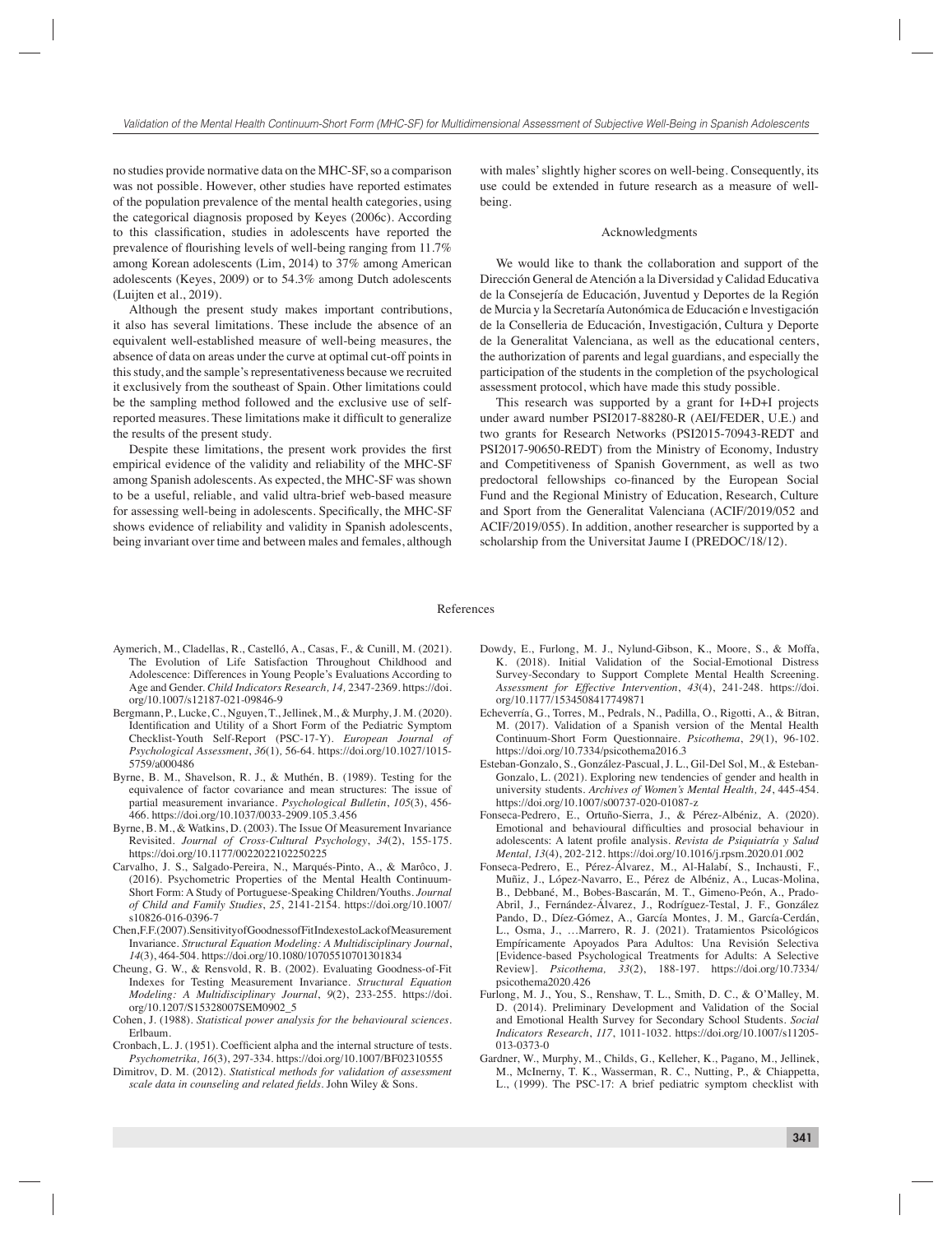psychosocial problem subscales. A report from PROS and ASPN. *Ambulatory Child Health*, *5*, 225-236.

- González-Carrasco, M., Casas, F., Malo, S., Viñas, F., & Dinisman, T. (2017). Changes with Age in Subjective Well-Being Through the Adolescent Years: Differences by Gender. *Journal of Happiness Studies, 18*, 63-88. https://doi.org/10.1007/s10902-016-9717-1
- Greenspoon, P. J., & Saklofske, D. H. (2001). Toward an Integration of Subjective Well-Being and Psychopathology. *Social Indicators Research*, *54*, 81-108. https://doi.org/10.1023/A:1007219227883
- Guo, C., Tomson, G., Guo, J., Li, X., Keller, C., & Söderqvist, F. (2015). Psychometric evaluation of the Mental Health Continuum-Short Form (MHC-SF) in Chinese adolescents - a methodological study. *Health and Quality of Life Outcomes*, *13*, 198-206. https://doi.org/10.1186/ s12955-015-0394-2
- Jellinek, M. S., Murphy, J. M., Little, M., Pagano, M. E., Comer, D. M., & Kelleher, K. J. (1999). Use of the Pediatric Symptom Checklist to Screen for Psychosocial Problems in Pediatric Primary Care: A National Feasibility Study. *Archives of Pediatrics and Adolescent Medicine*, *153*(3), 254-260. https://doi.org/10.1001/archpedi.153.3.254
- Joshanloo, M., & Jovanović, V. (2017). The factor structure of the Mental Health Continuum-Short Form (MHC-SF) in Serbia: An evaluation using exploratory structural equation modeling. *Journal of Mental Health*, *26*(6), 510-515. https://doi.org/10.1080/09638237.2016.1222 058
- Kennes, A., Peeters, S., Janssens, M., Reijnders, J., Lataster, J., & Jacobs, N. (2020). Psychometric Evaluation of the Mental Health Continuum-Short Form (MHC-SF) for Dutch adolescents. *Journal of Child and Family Studies*, *29*, 3276-3286. https://doi.org/10.1007/s10826-020- 01803-4
- Keyes, C. L. M. (2002). The Mental Health Continuum: From Languishing to Flourishing in Life. *Journal of Health and Social Behavior*, *43*(2), 207-222. https://doi.org/10.2307/3090197
- Keyes, C. L. M. (2006a). The Subjective Well-Being of America's Youth: Toward a Comprehensive Assessment. *Adolescent & Family Health*, *4*(3), 3-11.
- Keyes, C. L. M. (2006b). Mental health in adolescence: Is America's youth fl ourishing? *American Journal of Orthopsychiatry*, *76*(3), 395-402. https://doi.org/10.1037/0002-9432.76.3.395
- Keyes, C. L.M. (2006c). Subjective Well-Being in Mental Health and Human Development Research Worldwide: An Introduction. *Social Indicators Research, 77,* 1-10. https://doi.org/10.1007/s11205-005- 5550-3
- Keyes, C. L. M. (2009). The Nature and Importance of Positive Mental Health in America's Adolescents. In R. Gilman, E. S. Huebner & M. J. Furlong (Eds.), *Handbook of positive psychology in schools* (pp. 9-23). Routledge/Taylor & Francis Group. https://doi. org/10.4324/9780203884089-10
- Keyes, C. L. M., Wissing, M., Potgieter, J. P., Temane, M., Kruger, A., & van Rooy, S. (2008). Evaluation of the Mental Health Continuum-Short Form (MHC-SF) in Setswana-speaking South Africans. *Clinical Psychology and Psychotherapy*, *15*(3), 181-192. https://doi.org/10.1002/cpp.572
- Lim, Y. J. (2014). Psychometric Characteristics of the Korean Mental Health Continuum-Short Form in an Adolescent Sample. *Journal of Psychoeducational Assessment*, *32*, 356-364. https://doi. org/10.1177/0734282913511431
- Longo, Y., Jovanović, V., Sampaio de Carvalho, J., & Karaś, D. (2020). The General Factor of Well-Being: Multinational Evidence Using Bifactor ESEM on the Mental Health Continuum–Short Form. *Assessment*, *27*, 596-606. https://doi.org/10.1177/1073191117748394
- Luijten, C. C., Kuppens, S., Van De Bongardt, D., & Nieboer, A. P. (2019). Evaluating the psychometric properties of the Mental Health Continuum-Short Form (MHC-SF) in Dutch adolescents. *Health and Quality of Life Outcomes*, *17*, 157. https://doi.org/10.1186/s12955-019- 1221-y
- Marsh, H. W., Hau, K. T., & Wen, Z. (2004). In Search of Golden Rules: Comment on Hypothesis-Testing Approaches to Setting Cutoff Values for Fit Indexes and Dangers in Overgeneralizing Hu and Bentler's (1999). Findings. *Structural Equation Modeling, 11*(3), 320-341. https:// doi.org/10.1207/s15328007sem1103\_2
- Matos, A. P., André, R. S., Cherpe, S., Rodríguez, D., Figueira, C., & Marqués-Pinto, A. (2010). Estudo psicométrico preliminar da Mental Health Continuum – Short Form – for Youth numa amostra

de adolescentes portugueses [Preliminary psychometric study of the Mental Health Continuum – Short Form – for youth in a sample of Portuguese adolescents]. *Psychologica*, *53*, 131-156. https://doi. org/10.14195/1647-8606\_53\_7

- Matud, M.P., Bethencourt, J.M., Ibáñez, I., Fortes, D., & Díaz, A. (2021). Gender Differences in Psychological Well-Being in Emerging Adulthood. *Applied Research Quality Life*. https://doi.org/10.1007/ s11482-021-09943-5
- McDonald, R. P. (1999). *Test Theory: A Unified Treatment*. Psychology Press.
- Millsap, R. E., & Cham, H. (2012). Investigating factorial invariance in longitudinal data. In B. Laursen, T. D. Little & N. A. Card (Eds.), *Handbook of developmental research methods* (pp. 109-126). Guilford Press.
- Muñiz, J., Elosua, P., & Hambleton, R. K. (2013). Directrices para la traducción y adaptación de los tests: segunda edición [Guidelines for translation and adaptation of tests: Second edition]. *Psicothema, 25*(2), 151-157. https://doi.org/10.7334/psicothema2013.24
- Muñiz, J., & Fonseca-Pedrero, E. (2019). Diez pasos para la construcción de un test [Ten steps for test development]. *Psicothema*, *31*(1), 7-16. https://doi.org/10.7334/psicothema2018.291
- Papalia, D. E., Feldman, R. D., & Martorell, G. (2015). *Experience human development* (13th ed). McGraw-Hill.
- Parker, E. M., Jacobson, J., Pullmann, M. D., & Kerns, S. E. U. (2019). Identifying Psychosocial Problems Among Children and Youth in the Child Welfare System Using the PSC-17: Exploring Convergent and Discriminant Validity with Multiple Informants. *Child Psychiatry and Human Development*, *50*, 108-120. https://doi.org/10.1007/s10578- 018-0824-6
- Peña-Contreras, E. K., Lima-Castro, S. E., Bueno-Pacheco, G. A., Aguilar-Sizer, M. E., Keyes, C., & Arias-Medina, W. P. (2017). Fiabilidad y validez de la Escala del Contínuum de Salud Mental (MHC-SF) en el contexto ecuatoriano [Reliability and validity of the Mental Health Continuum Scale (MHC-SF) in the Ecuadorian context]. *Ciencias Psicológicas*, *11*(2), 223-232. https://doi.org/10.22235/cp.v11i2.1499
- Petrillo, G., Capone, V., Caso, D., & Keyes, C. L. M. (2015). The Mental Health Continuum-Short Form (MHC-SF) as a Measure of Well-Being in the Italian Context. *Social Indicators Research*, *121*, 291-312. https:// doi.org/10.1007/s11205-014-0629-3
- Piqueras, J. A., García-Olcina, M., Rivera-Riquelme, M., Martínez-González, A. E., & Cuijpers, P. (2021). DetectaWeb-Distress Scale: A global and Multidimensional Web-Based Screener for Emotional Disorder Symptoms in Children and Adolescents. *Frontiers in Psychology*, *12*, 1-14. https://doi.org/10.3389/fpsyg.2021.627604
- Piqueras, J. A., Rodríguez-Jiménez, T., Marzo, J. C., Rivera-Riquelme, M., Martínez-González, A. E., Falcó, R., & Furlong, M. J. (2019). Social-Emotional Health Survey-Secondary (SEHS-S): A Universal Screening Measure of Social-Emotional Strengths for Spanish-Speaking Adolescents. *International Journal of Environmental Research and Public Health*, *16*(24), 4982. https://doi.org/10.3390/ijerph16244982
- Piqueras, J.A., Vidal-Arenas, V., Falcó, R., Moreno-Amador, B., Marzo, J.C., Holcomb, J.M., & Murphy, M. (2021). Short Form of the Pediatric Symptom Checklist-Youth Self-Report (PSC-17-Y): Spanish Validation Study. *Journal of Medical Internet Research, 23*(12), e31127. https:// doi.org/10.2196/31127
- Polanczyk, G. V., Salum, G. A., Sugaya, L. S., Caye, A., & Rohde, L. A. (2015). Annual Research Review: A meta-analysis of the worldwide prevalence of mental disorders in children and adolescents. *Journal of Child Psychology and Psychiatry, and Allied Disciplines, 56*(3), 345- 365. https://doi.org/10.1111/jcpp.12381
- Ravens-Sieberer, U., Erhart, M., Rajmil, L., Herdman, M., Auquier, P., Bruil, J., Power, M., Duer, W., Abel, T., Czemy, L., Mazur, J., Czimbalmos, A., Tountas, Y., Hagquist, C., Kilroe, J., & the European KIDSCREEN Group (2010). Reliability, construct and criterion validity of the KIDSCREEN-10 score: A short measure for children and adolescents' well-being and health-related quality of life. *Quality of Life Research*, *19*, 1487-1500. https://doi.org/10.1007/s11136-010-9706-5
- Reinhardt, M., Horváth, Z., Morgan, A., & Kökönyei, G. (2020). Wellbeing profiles in adolescence: Psychometric properties and latent profile analysis of the mental health continuum model-a methodological study. *Health and Quality of Life Outcomes*, *18*, 95. https://doi.org/10.1186/ s12955-020-01332-0